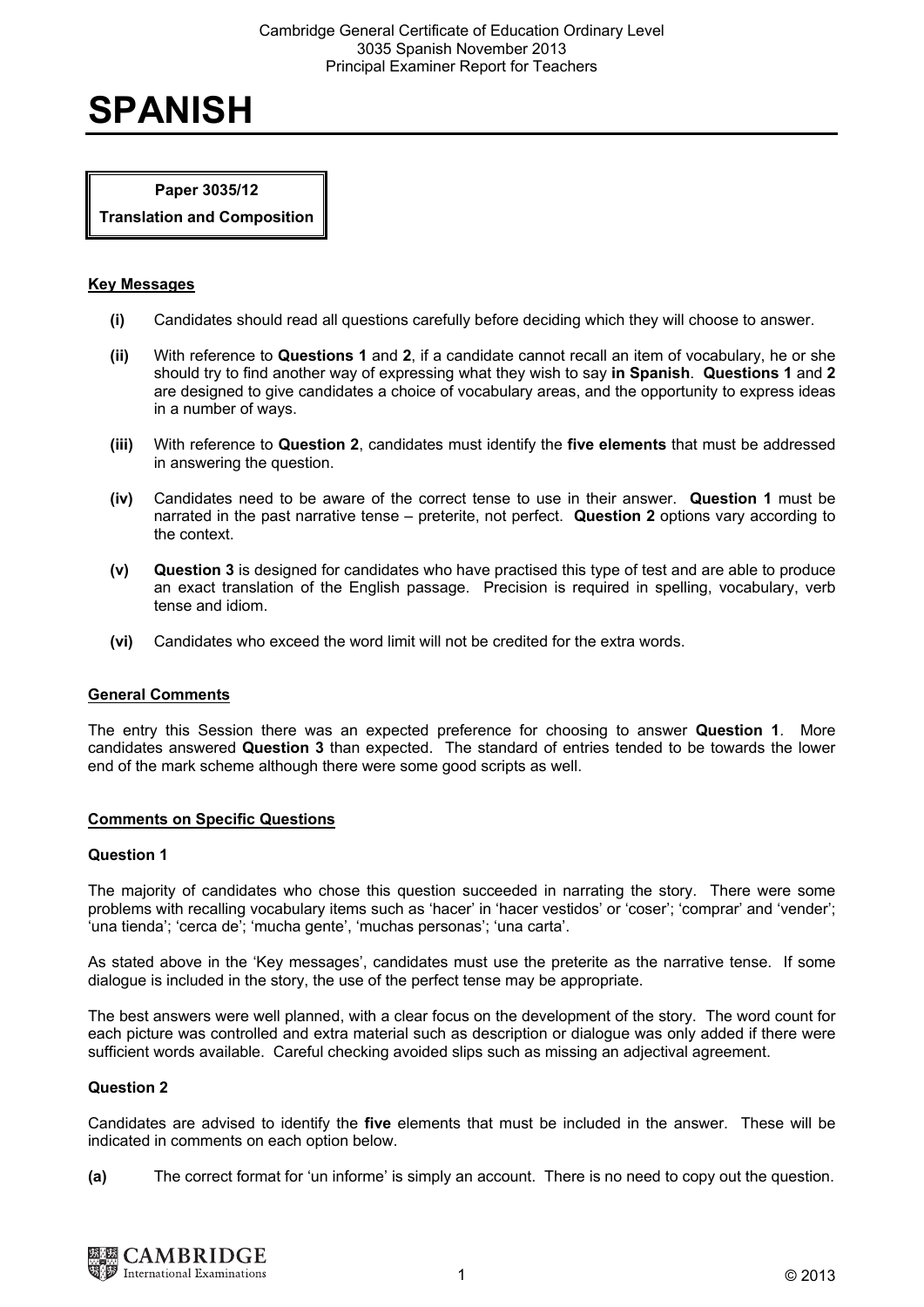#### Cambridge General Certificate of Education Ordinary Level 3035 Spanish November 2013 Principal Examiner Report for Teachers

The five points here are:

| 1 'lo que hiciste'          | e.g. Aprendí a jugar al baloncesto.                                                      |
|-----------------------------|------------------------------------------------------------------------------------------|
| 2 'qué te gustó más'        | Me gustó más jugar en partidos contra mis amigos.                                        |
| 3 'qué te gustaría cambiar' | Me gustaría cambiar el horario porque tuve que<br>levantarme muy temparano.              |
| 4 'el alojamiento'          | Los dormitorios eran grandes y bonitos.                                                  |
| 5 'la comida'               | Comimos muy bien todos los días. Mi comida<br>preferida era chuletas con patatas fritas. |

**(b)** Answers must be in dialogue. No credit is given for any narrative introduction or links.

The five points to include are:

- 1 'qué pasó y cuándo' (médico) e.g. ¿Qué le pasó? ¿Cuándo ocurrió el accidente?
	-
- <sup>2</sup> 'qué le duele' (médico)<br>
<sup>2</sup> 'explica lo que ocurrió' (paciente) Cruzaba la calle 3 'explica lo que ocurrió' (paciente) Cruzaba la calle cuando un coche me atropelló.
- 4 'pide información sobre sus heridas' (paciente) ¿Tengo la pierna rota?
- 5 'el tratamiento' (paciente) ¿Tengo que ir al hospital?
- **(c)** This should be in letter format. As a formal letter, it should be in the 'Usted' form, but candidates who used the 'tú' form consistently were not penalised. The five points to be included are listed below. Candidates needed to ask questions in order to fulfil the requirements of the question – some examples of possible responses are given. This was challenging for some candidates, who tended to focus on the descriptive aspects and therefore omitted some of the five points.
	- 1 'detalles de los cursos'
	- 2 'alojamiento'
	- 3 'qué te va a costar'
	- 4 'porqué quieres estudiar allí'
	- 5 'porqué serás buen/a estudiante'

Possible responses –

- 2 Me gustaría saber cómo es el alojamiento para los estudiantes, por ejemplo, ¿cuántos dormitorios hay y están cerca de la universidad? ¿Son habitaciones individuales con baño o ducha?
- 3 Es muy importante para mí, y para mis padres, saber cuánto cuesta estudiar en la universidad. ¿Hay que pagar cada trimestre o cada año? Se paga al llegar o antes? ¿El alojamiento está incluido?

### **Question 3**

Nearly half the entry chose to answer this question, which was more than usual. There were some good responses where candidates gave a precise translation with accurate use of language. A significant number of answers were not quite close enough to the English, and revealed a number of gaps in knowledge of vocabulary. Most candidates scored more highly on **Questions 1** or **2** than on **Question 3**.

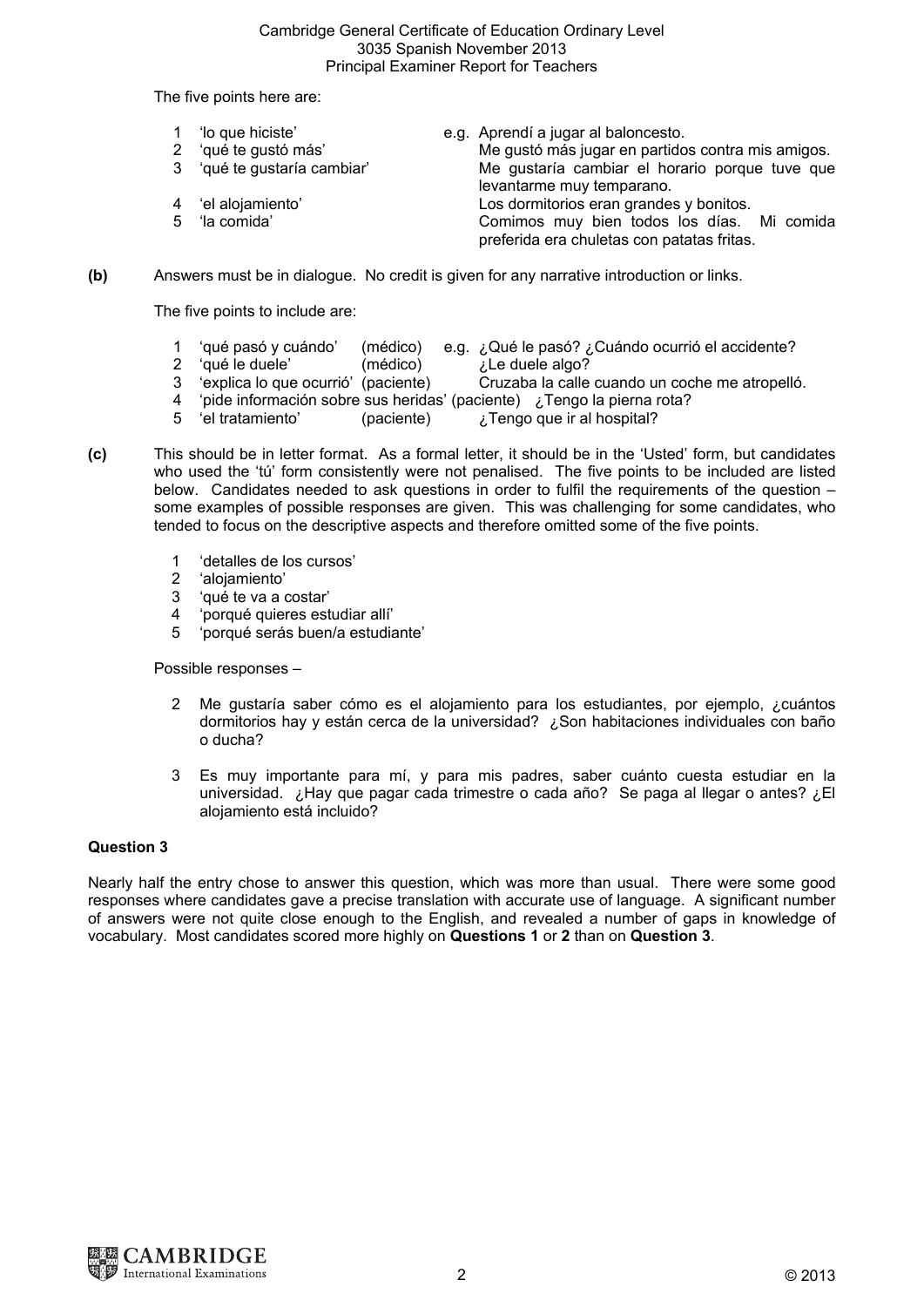# **SPANISH (SYLLABUS B)**

# **Paper 3035/22**

**Reading Comprehension**

# **GENERAL COMMENTS**

This autumn's paper 2 was tackled fairly well by the majority of candidates. As always, *Section 1* was completed successfully by most and some candidates also produced good responses for both exercises in *Section 2*. However it was the cloze test in *Section 3* which, as usual, showed the widest variety of responses. In addition, the vast majority tackled all the exercises purposefully and there were very few papers where certain answers had not been attempted.

# **COMMENTS ON SPECIFIC QUESTIONS**

#### *Section 1*

# **Exercise 1**

This was very well done by nearly all candidates, with only **Question 5** proving problematic to some weaker candidates, who often opted for B, instead of the correct answer *al comedor.* The correct answers were as follows:

# **Question 1 C Question 2 A Question 3 D Question 4 C Question 5 A**

#### **Exercise 2**

This was also very well done by almost all candidates, with 100% accuracy for **Questions 8** and **9**. The correct selection was as follows:

#### **Question 6 D 7 F 8 C 9 B 10 A**

#### **Exercise 3**

This exercise was well done by many candidates, apart from **Question 13** where over half of candidates selected C. The correct answers were as follows:

# **Question 11 B Question 12 C Question 13 A Question 14 C Questions 15 A**

#### **Exercise 4**

This exercise proved a little more problematic for some, although the majority of candidates attempted all questions, and often gained many marks. The most difficult sections proved to be **Questions 19b**, **22** and **23**, where only around half were able to score. In **Question 22**, many lost marks by referring to the happiness of the elderly rather than the possible boredom of the youngsters. For **Question 23**, some did not score after falling into the trap of copying the whole of the last sentence, rather than selecting the correct mention of *'la compra'*. Responses were marked generously here, with errors involving verb endings being usually tolerated. The correct answers were along the following lines:

**Question 16** *ayudar a los demás* 

**Question 17** *un día* 

**Question 18 (i)** *(tiene que ir al) colegio* 

**Question 18 (ii)***estudiar piano*

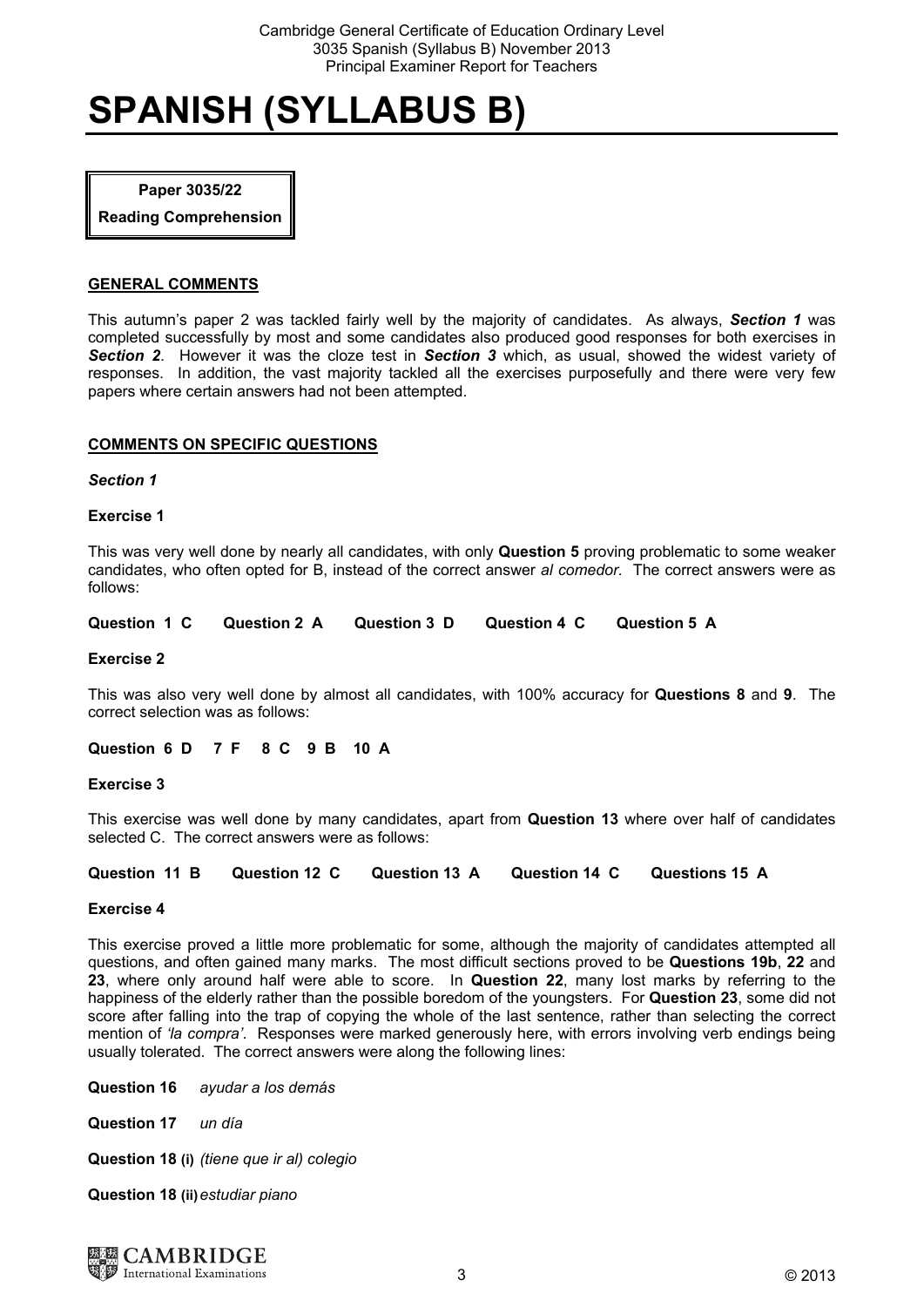#### Cambridge General Certificate of Education Ordinary Level 3035 Spanish (Syllabus B) November 2013 Principal Examiner Report for Teachers

**Question 19 (b)** *en su barrio / en sus casas*

- **Question 20** *compañía*
- **Question 21** *no tienen con quién conversar*
- **Question 22** *puede estar aburrida*
- **Question 23** *haciendo la compra / iendo de compras*
- *Section 2*

#### **Exercise 1**

This comprehension and correction exercise was done well by some of the more able candidates, but certain questions proved to very challenging to others. Marks lost in **Questions 24** to **28** for the basic true-or-false ticks in turn clearly affected the marks available for justifying the answers. Over a quarter of candidates did not offer any corrections.

The correct answers were along the following lines:

| Question 24 F      |             | presentaban la vida de gente desconocida                                   |
|--------------------|-------------|----------------------------------------------------------------------------|
| <b>Question 25</b> | - F         | soñaban con ser cantantes famosos                                          |
| <b>Question 26</b> | $\mathbf v$ |                                                                            |
| <b>Question 27</b> |             |                                                                            |
| Question 28        | - F         | los expertos apuntan a la superficialidad con que se tratan los conflictos |
|                    |             |                                                                            |

# **Exercise 2**

This comprehension exercise was tackled reasonably well by some of the more able candidates, but only **Question 33** allowed more than 50% of candidates to gain a mark. Even the better candidates were often misled by **Question 35**, where a relatively long answer in Spanish was required. Many candidates are still hoping that copying lengthy sections of the text for their answers will be acceptable; they should be made aware that the best answers were almost always the most succinct ones. The correct answers were along the following lines:

**Question 29** *se levanta al amanecer / trabaja hasta las 8:30 de la noche/tarde* **Question 30** *letrero con los horarios* **Question 31** *está/estaban de vacaciones / tiene/tenían tiempo de sobra* **Question 32** *se fueron con las manos vacías / no compraron nada*  **Question 33** *cuando está insatisfecho*  **Question 34** *no puede dejar la tienda antes de las nueve y media*  **Question 35** *si faltan cinco minutos para cerrar, va a comprar algo que ya tenía decidido/no entra si solo quiere mirar*